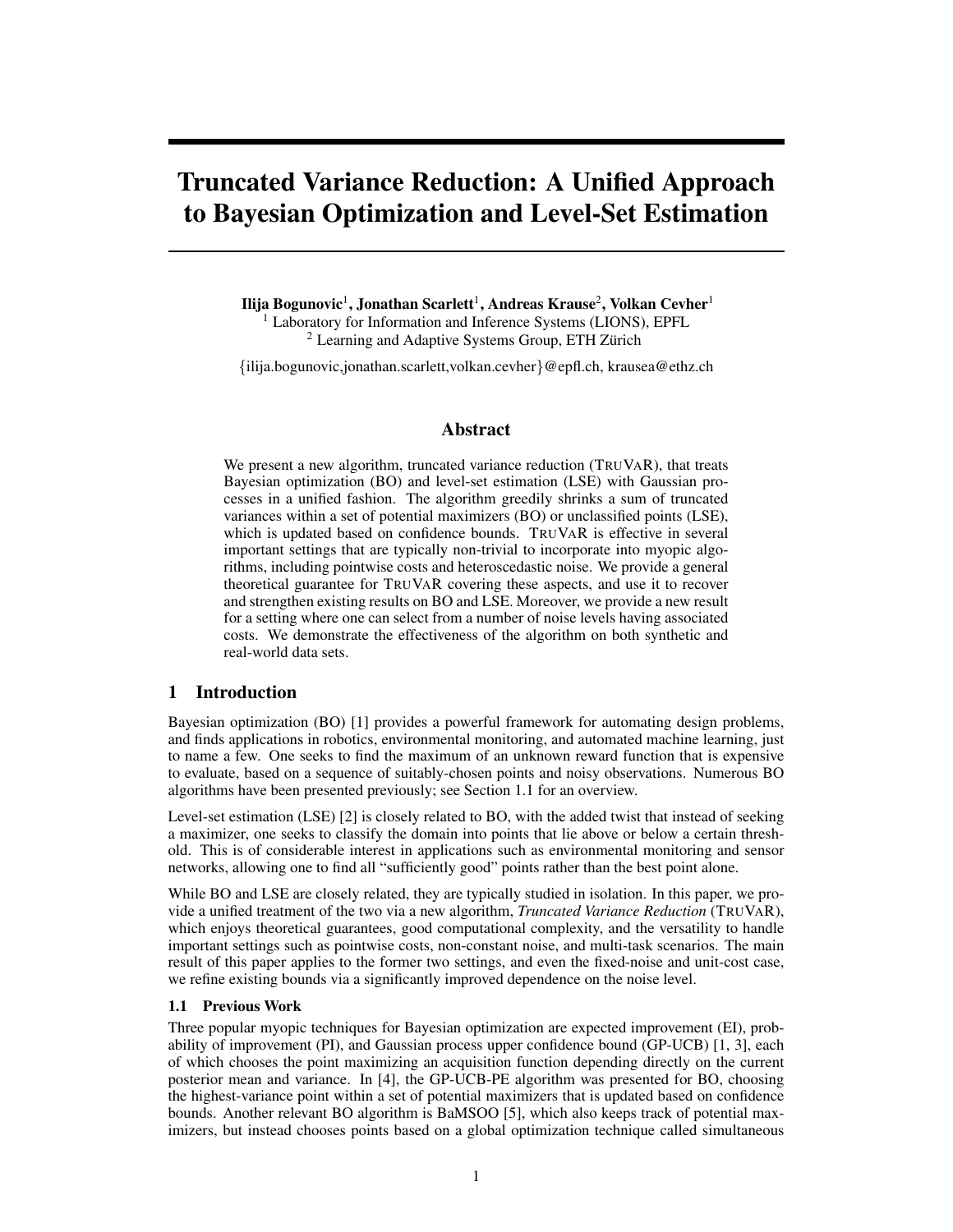online optimization (SOO). An algorithm for level-set estimation with GPs is given in [\[2\]](#page-8-1), which keeps track of a set of unclassified points. These algorithms are computationally efficient and have various theoretical guarantees, but it is unclear how best to incorporate aspects such as pointwise costs and heteroscedastic noise [\[6\]](#page-8-5). The same is true for the Straddle heuristic for LSE [\[7\]](#page-8-6).

Entropy search (ES) [\[8\]](#page-8-7) and its predictive version [\[9\]](#page-8-8) choose points to reduce the uncertainty of the location of the maximum, doing so via a *one-step lookahead* of the posterior rather than only the current posterior. While this is more computationally expensive, it also permits versatility with respect to costs [\[6\]](#page-8-5), heteroscedastic noise [\[10\]](#page-8-9), and multi-task scenarios [\[6\]](#page-8-5). A recent approach called minimum regret search (MRS) [\[11\]](#page-8-10) also performs a look-ahead, but instead chooses points to minimize the regret. To our knowledge, no theoretical guarantees have been provided for these.

The multi-armed bandit (MAB) [\[12\]](#page-8-11) literature has developed alongside the BO literature, with the two often bearing similar concepts. The MAB literature is far too extensive to cover here, but we briefly mention some variants relevant to this paper. Extensive attention has been paid to the *bestarm identification* problem [\[13\]](#page-8-12), and cost constraints have been incorporated in a variety of forms [\[14\]](#page-8-13). Moreover, the concept of "zooming in" to the optimal point has been explored [\[15\]](#page-8-14). In general, the assumptions and analysis techniques in the MAB and BO literature are quite different.

#### 1.2 Contributions

We present a unified analysis of Bayesian optimization and level-set estimation via a new algorithm Truncated Variance Reduction (TRUVAR). The algorithm works by keeping track of a set of potential maximizers (BO) or unclassified points (LSE), selecting points that shrink the uncertainty within that set up to a truncation threshold, and updating the set using confidence bounds. Similarly to ES and MRS, the algorithm performs a one-step lookahead that is highly beneficial in terms of versatility. However, unlike these previous works, our lookahead avoids the computationally expensive task of averaging over the posterior distribution and the observations.

Also in contrast with ES and MRS, we provide theoretical bounds for TRUVAR characterizing the cost required to achieve a certain accuracy in finding a near-optimal point (BO) or in classifying each point in the domain (LSE). By applying this to the standard BO setting, we not only recover existing results [\[2,](#page-8-1) [4\]](#page-8-3), but we also strengthen them via a significantly improved dependence on the noise level, with better asymptotics in the small noise limit. Moreover, we provide a novel result for a setting in which the algorithm can choose the noise level, each coming with an associated cost.

Finally, we compare our algorithm to previous works on several synthetic and real-world data sets, observing it to perform favorably in a variety of settings.

# 2 Problem Setup and Proposed Algorithm

**Setup:** We seek to sequentially optimize an unknown reward function  $f(x)$  over a finite domain *D*.<sup>[1](#page-1-0)</sup> At time *t*, we query a single point  $x_t \in D$  and observe a noisy sample  $y_t = f(x_t) + z_t$ , where  $z_t \sim N(0, \sigma^2(x_t))$  for some known noise function  $\sigma^2(\cdot) : D \to \mathbb{R}_+$ . Thus, in general, some points may be noisier than others, in which case we have *heteroscedastic noise* [\[10\]](#page-8-9). We associate with each point a *cost* according to some known cost function  $c : D \to \mathbb{R}_+$ . If both  $\sigma^2(\cdot)$  and  $c(\cdot)$  are set to be constant, then we recover the standard homoscedastic and unit-cost setting.

We model  $f(x)$  as a Gaussian process (GP) [\[16\]](#page-8-15) having mean zero and kernel function  $k(x, x')$ , normalized so that  $k(x, x) = 1$  for all  $x \in D$ . The posterior distribution of f given the points and observations up to time *t* is again a GP, with the posterior mean and variance given by [\[10\]](#page-8-9)

<span id="page-1-2"></span><span id="page-1-1"></span>
$$
\mu_t(x) = \mathbf{k}_t(x)^T \left( \mathbf{K}_t + \mathbf{\Sigma}_t \right)^{-1} \mathbf{y}_t
$$
\n(1)

$$
\sigma_t(x)^2 = k(x, x) - \mathbf{k}_t(x)^T (\mathbf{K}_t + \mathbf{\Sigma}_t)^{-1} \mathbf{k}_t(x),
$$
\n(2)

where  $\mathbf{k}_t(x) = [k(x_i, x)]_{i=1}^t$ ,  $\mathbf{K}_t = [k(x_t, x_{t'})]_{t,t'}$ , and  $\Sigma_t = \text{diag}(\sigma^2(x_1), \dots, \sigma^2(x_t))$ . We also let  $\sigma_{t-1|x}^2(\overline{x})$  denote the posterior variance of  $\overline{x}$  upon observing *x* along with  $x_1, \dots, x_{t-1}$ .

<span id="page-1-0"></span><sup>&</sup>lt;sup>1</sup>Extensions to continuous domains are discussed in the supplementary material.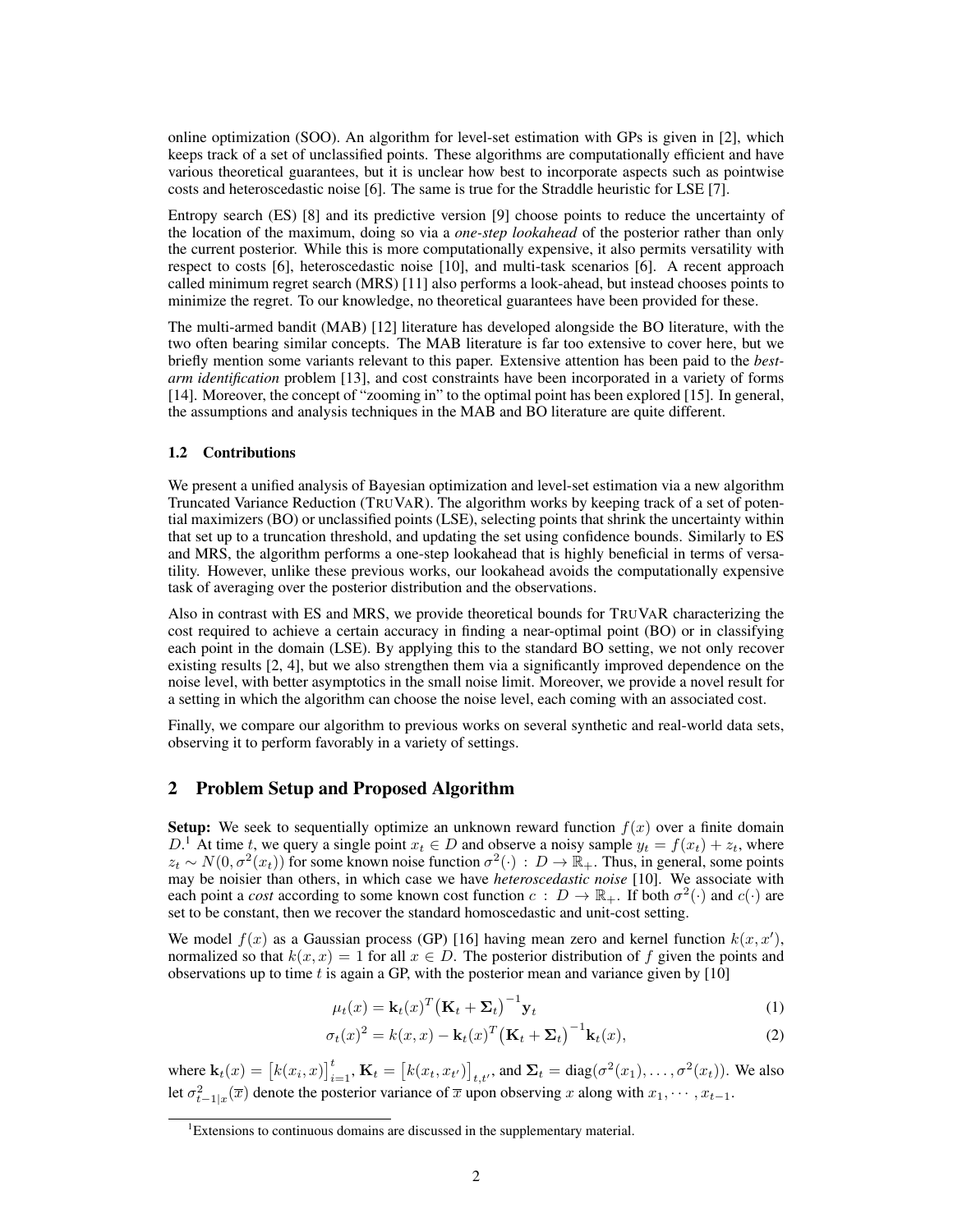<span id="page-2-1"></span>

Figure 1: An illustration of the TRUVAR algorithm. In (a), (b), and (c), three points within the set of potential maximizers *M<sup>t</sup>* are selected in order to bring the confidence bounds to within the target range, and *M<sup>t</sup>* shrinks during this process. In (d), the target confidence width shrinks as a result of the last selected point bringing the confidence within  $M_t$  to within the previous target.

We consider both *Bayesian optimization*, which consists of finding a point whose function value is as high as possible, and *level-set estimation*, which consists of classifying the domain according into points that lie above or below a given threshold *h*. The precise performance criteria for these settings are given in Definition [3.1](#page-3-0) below. Essentially, after spending a certain cost we report a point (BO) or a classification (LSE), but there is no preference on the values of  $f(x_t)$  for the points  $x_t$  chosen before coming to such a decision (in contrast with other notions such as cumulative regret).

**TRUVAR algorithm:** Our algorithm is described in Algorithm [1,](#page-2-0) making use of the updates described in Algorithm [2.](#page-3-1) The algorithm keeps track of a sequence of unclassified points  $M_t$ , representing potential maximizers for BO or points close to *h* for LSE. This set is updated based on the confidence bounds depending on constants  $\beta_{(i)}$ . The algorithm proceeds in epochs, where in the *i*-th epoch it seeks to bring the confidence  $\beta_{(i)}^{1/2} \sigma_t(x)$  of points within  $M_t$  below a target value  $\eta(i)$ . It does this by greedily minimizing the sum of truncated variances  $\sum_{\overline{x} \in M_{t-1}} \max \{ \beta(i) \sigma_{t-1|x}^2(\overline{x}), \eta(i) \}$  arising from choosing the point *x*, along with a normalization and division by  $c(x)$  to favor low-cost points. The truncation by  $\eta(i)$  in this decision rule means that once the confidence of a point is below the current target value, there is no preference in making it any lower (until the target is decreased). Once the confidence of every point in  $M_t$  is less than a factor  $1 + \delta$  above the target value, the target confidence is reduced according to a multiplication by  $r \in (0, 1)$ . An illustration of the process is given in Figure [1,](#page-2-1) with details in the caption.

For level-set estimation, we also keep track of the sets  $H_t$  and  $L_t$ , containing points believed to have function values above and below *h*, respectively. The constraint  $x \in M_{t-1}$  in [\(5\)](#page-3-2)–[\(7\)](#page-3-3) ensures that  ${M_t}$  is non-increasing with respect to inclusion, and  $H_t$  and  $L_t$  are non-decreasing.

<span id="page-2-0"></span>Algorithm 1 Truncated Variance Reduction (TRUVAR)

**Input:** Domain *D*, GP prior ( $\mu_0$ ,  $\sigma_0$ , *k*), confidence bound parameters  $\overline{\delta} > 0$ ,  $r \in (0, 1)$ ,  $\{\beta_{(i)}\}_{i \geq 1}$ ,  $\eta_{(1)} > 0$ , and for LSE, level-set threshold *h* 

- 1: Initialize the epoch number  $i = 1$  and potential maximizers  $M_{(0)} = D$ .
- 2: **for**  $t = 1, 2, ...$  **do**<br>3: **Choose**
- Choose

$$
x_{t} = \underset{x \in D}{\arg \max} \frac{\sum_{\overline{x} \in M_{t-1}} \max \{ \beta_{(i)} \sigma_{t-1}^{2}(\overline{x}), \eta_{(i)}^{2} \} - \sum_{\overline{x} \in M_{t-1}} \max \{ \beta_{(i)} \sigma_{t-1|x}^{2}(\overline{x}), \eta_{(i)}^{2} \}}{c(x)}.
$$
 (3)

4: Observe the noisy function sample  $y_t$ , and update according to Algorithm [2](#page-3-1) to obtain  $M_t$ ,  $\mu_t$ ,  $\sigma_t$ ,  $l_t$  and  $u_t$ , as well as  $H_t$  and  $\tilde{L}_t$  in the case of LSE

- 5: while  $\max_{x \in M_t} \beta_{(i)}^{1/2} \sigma_t(x) \leq (1 + \overline{\delta}) \eta_{(i)}$  do
- 6: Increment *i*, set  $\eta_{(i)} = r \times \eta_{(i-1)}$ .

The choices of  $\beta(i)$ ,  $\overline{\delta}$ , and *r* are discussed in Section [4.](#page-5-0) As with previous works, the kernel is assumed known in our theoretical results, whereas in practice it is typically learned from training data [\[3\]](#page-8-2). Characterizing the effect of model mismatch or online hyperparameter updates is beyond the scope of this paper, but is an interesting direction for future work.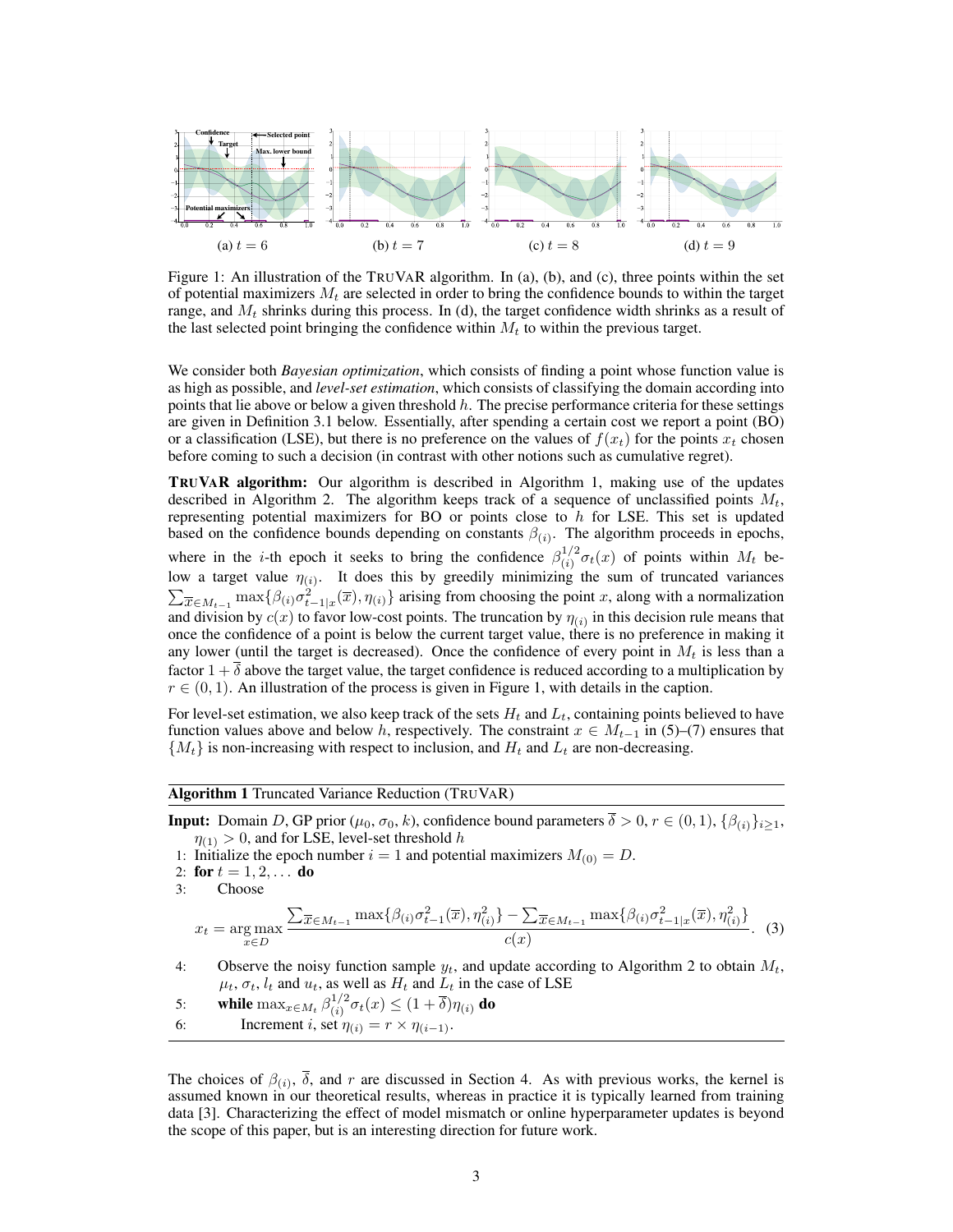## <span id="page-3-1"></span>Algorithm 2 Parameter Updates for TRUVAR

**Input:** Selected points and observations  $\{x_t\}_{t=1}^t$ ;  $\{y_t\}_{t=1}^t$ , previous sets  $M_{t-1}$ ,  $H_{t-1}$ ,  $L_{t-1}$ , parameter  $\beta_{(i)}^{1/2}$ , and for LSE, level-set threshold *h*.

1: Update  $\mu_t$  and  $\sigma_t$  according to [\(1\)](#page-1-1)–[\(2\)](#page-1-2), and form the upper and lower confidence bounds

<span id="page-3-2"></span>
$$
u_t(x) = \mu_t(x) + \beta_{(i)}^{1/2} \sigma_t(x), \quad \ell_t(x) = \mu_t(x) - \beta_{(i)}^{1/2} \sigma_t(x). \tag{4}
$$

2: For BO, set

$$
M_t = \left\{ x \in M_{t-1} : u_t(x) \ge \max_{\overline{x} \in M_{t-1}} \ell_t(\overline{x}) \right\},\tag{5}
$$

or for LSE, set

<span id="page-3-3"></span>
$$
M_t = \{ x \in M_{t-1} : u_t(x) \ge h \text{ and } \ell_t(x) \le h \}
$$
 (6)

$$
H_t = H_{t-1} \cup \{ x \in M_{t-1} : \ell_t(x) > h \}, \quad L_t = L_{t-1} \cup \{ x \in M_{t-1} : u_t(x) < h \}.
$$
 (7)

Some variants of our algorithm and theory are discussed in the supplementary material due to lack of space, including *pure* variance reduction, non-Bayesian settings [\[3\]](#page-8-2), continuous domains [\[3\]](#page-8-2), the batch setting [\[4\]](#page-8-3), and implicit thresholds for level-set estimation [\[2\]](#page-8-1).

## 3 Theoretical Bounds

In order to state our results for BO and LSE in a unified fashion, we define a notion of  $\epsilon$ -accuracy for the two settings. That is, we define this term differently in the two scenarios, but then we provide theorems that simultaneously apply to both. All proofs are given in the supplementary material.

<span id="page-3-0"></span>Definition 3.1. *After time step t of* TRUVAR*, we use the following terminology:*

- For BO, the set  $M_t$  is  $\epsilon$ -accurate *if it contains all true maxima*  $x^* \in \arg \max_x f(x)$ , and all of *its points satisfy*  $f(x^*) - f(x) \leq \epsilon$ .
- For LSE, the triplet  $(M_t, H_t, L_t)$  is  $\epsilon$ -accurate if all points in  $H_t$  satisfy  $f(x) > h$ , all points in *L*<sub>t</sub> satisfy  $f(x) < h$ , and all points in  $M_t$  satisfy  $|f(x) - h| \leq \frac{\epsilon}{2}$ .

*In both cases, the cumulative cost after time <i>t is defined as*  $C_t = \sum_{t'=1}^t c(x_{t'})$ *.* 

We use  $\frac{\epsilon}{2}$  in the LSE setting instead of  $\epsilon$  since this creates a region of size  $\epsilon$  where the function value lies, which is consistent with the BO setting. Our performance criterion for level-set estimation is slightly different from that of [\[2\]](#page-8-1), but the two are closely related.

#### 3.1 General Result

**Preliminary definitions:** Suppose that the  $\{\beta_{(i)}\}$  are chosen to ensure valid confidence bounds, i.e.,  $l_t(x) \leq f(x) \leq u_t(x)$  with high probability; see Theorem [3.1](#page-4-0) and its proof below for such choices. In this case, we have after the *i*-th epoch that all points are either already discarded (BO) or classified (LSE), or are known up to the confidence level  $(1 + \delta)\eta_{(i)}$ . For the points with such confidence, we have  $u_t(x) - l_t(x) \leq 2(1 + \overline{\delta})\eta_{(i)}$ , and hence

$$
u_t(x) \le l_t(x) + 2(1+\overline{\delta})\eta_{(i)} \le f(x) + 2(1+\overline{\delta})\eta_{(i)},\tag{8}
$$

and similarly  $l_t(x) \ge f(x) - 2(1 + \overline{\delta})\eta_{(i)}$ . This means that all points other than those within a gap of width  $4(1 + \overline{\delta})\eta_{(i)}$  must have been discarded or classified:

$$
M_t \subseteq \{x : f(x) \ge f(x^*) - 4(1 + \overline{\delta})\eta_{(i)}\} =: \overline{M}_{(i)}
$$
 (BO) (9)

$$
M_t \subseteq \left\{ x : |f(x) - h| \le 2(1 + \overline{\delta})\eta_{(i)} \right\} =: \overline{M}_{(i)} \quad \text{(LSE)} \tag{10}
$$

Since no points are discarded or classified initially, we define  $\overline{M}_{(0)} = D$ .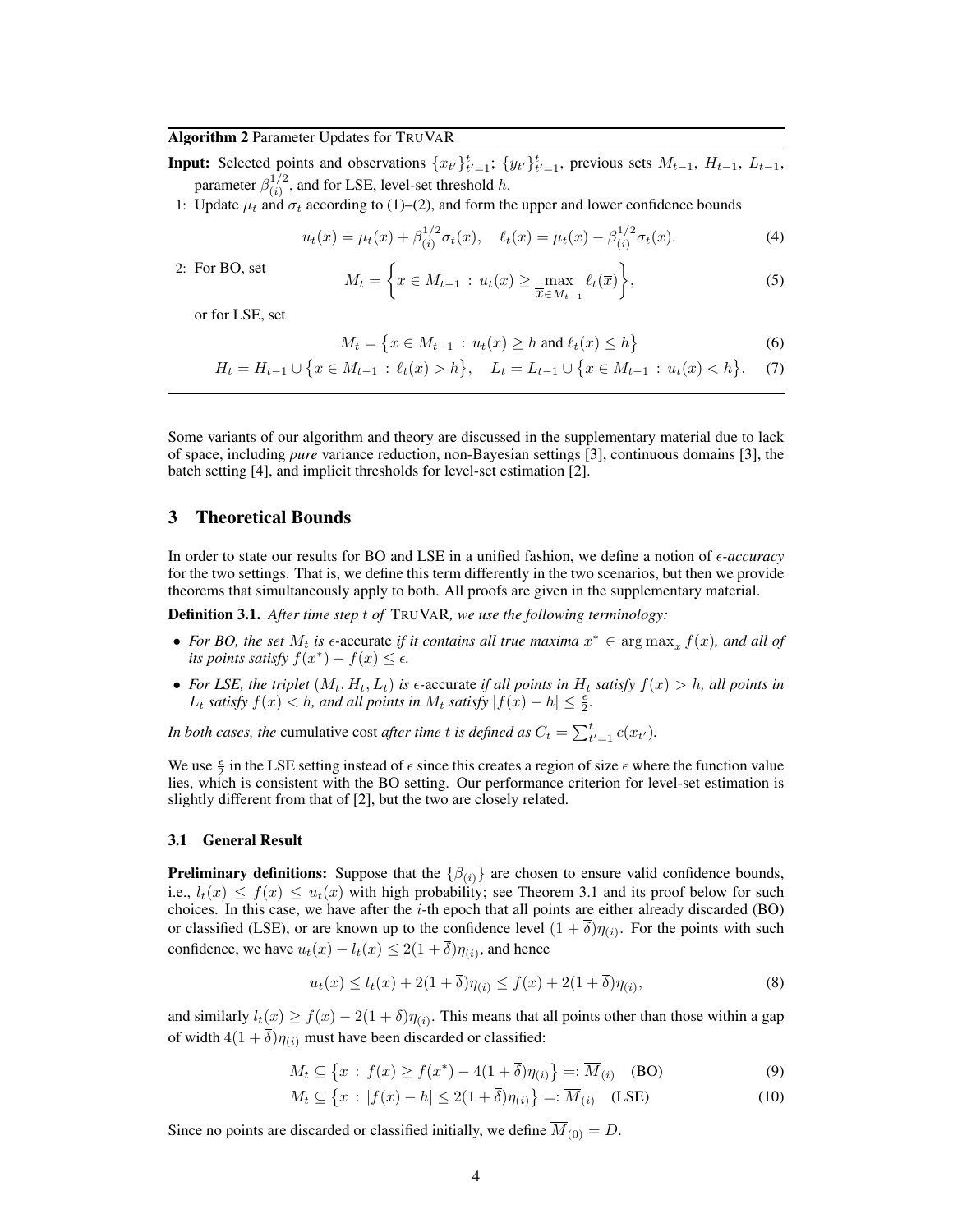For a collection of points  $S = (x'_1, \ldots, x'_{|S|})$ , possibly containing duplicates, we write the total cost as  $c(S) = \sum_{i=1}^{|S|} c(x_i)$ . Moreover, we denote the posterior variance upon observing the points up to time  $t - 1$  *and* the additional points in *S* by  $\sigma_{t-1|S}(\overline{x})$ . Therefore,  $c(x) = c({x})$  and  $\sigma_{t-1|x}(\overline{x}) = c({x})$  $\sigma_{t-1}$ <sub>{*x*</sub>}(*x*). The minimum cost (respectively, maximum cost) is denoted by  $c_{\min} = \min_{x \in D} c(x)$ (respectively,  $c_{\text{max}} = \max_{x \in D} c(x)$ ).

Finally, we introduce the quantity

$$
C^*(\xi, M) = \min_{S} \left\{ c(S) : \max_{\overline{x} \in M} \sigma_{0|S}(\overline{x}) \le \xi \right\},\tag{11}
$$

representing the minimum cost to achieve a posterior standard deviation of at most  $\xi$  within  $M$ .

Main result: In all of our results, we make the following assumption.

**Assumption 3.1.** The kernel  $k(x, x')$  is such that the variance reduction function

<span id="page-4-1"></span>
$$
\psi_{t,x}(S) = \sigma_t^2(x) - \sigma_{t|S}^2(x)
$$
\n(12)

*is submodular [\[17\]](#page-8-16) for any time t, and any selected points*  $(x_1, \ldots, x_t)$  *and query point*  $x$ *.* 

<span id="page-4-0"></span>This assumption has been used in several previous works based on Gaussian processes, and sufficient conditions for its validity can be found in [\[18,](#page-8-17) Sec. 8]. We now state the following general guarantee. **Theorem 3.1.** *Fix*  $\epsilon > 0$  *and*  $\delta \in (0, 1)$ *, and suppose there exist values*  $\{C_{(i)}\}$  *and*  $\{\beta_{(i)}\}$  *such that* 

$$
C_{(i)} \ge C^* \left( \frac{\eta_{(i)}}{\beta_{(i)}^{1/2}}, \overline{M}_{(i-1)} \right) \log \frac{|\overline{M}_{(i-1)}| \beta_{(i)}}{\overline{\delta}^2 \eta_{(i)}^2} + c_{\max},\tag{13}
$$

<span id="page-4-4"></span>*and*

$$
\beta_{(i)} \ge 2 \log \frac{|D| \left(\sum_{i' \le i} C_{(i')} \right)^2 \pi^2}{6\delta c_{\min}^2}.
$$
\n(14)

*Then if* TRUVAR *is run with these choices of*  $\beta_{(i)}$  *until the cumulative cost reaches* 

$$
C_{\epsilon} = \sum_{i \,:\, 4(1+\overline{\delta})\eta_{(i-1)} > \epsilon} C_{(i)},\tag{15}
$$

*then with probability at least*  $1 - \delta$ *, we have*  $\epsilon$ *-accuracy.* 

While this theorem is somewhat abstract, it captures the fact that the algorithm improves when points having a lower cost and/or lower noise are available, since both of these lead to a smaller value of  $C^*(\xi, M)$ ; the former by directly incurring a smaller cost, and the latter by shrinking the variance more rapidly. Below, we apply this result to some important cases.

#### 3.2 Results for Specific Settings

Homoscedastic and unit-cost setting: Define the maximum mutual information [\[3\]](#page-8-2)

<span id="page-4-3"></span>
$$
\gamma_T = \max_{x_1, \dots, x_T} \frac{1}{2} \log \det \left( \mathbf{I}_T + \sigma^{-2} \mathbf{K}_T \right),\tag{16}
$$

and consider the case that  $\sigma^2(x) = \sigma^2$  and  $c(x) = 1$ . In the supplementary material, we provide a theorem with a condition for  $\epsilon$ -accuracy of the form  $T \ge \Omega^* \left( \frac{C_1 \gamma_T \beta_T}{\epsilon^2} + 1 \right)$  with  $C_1 = \frac{1}{\log(1 + \sigma^{-2})}$ , thus matching [\[2,](#page-8-1) [4\]](#page-8-3) up to logarithmic factors. In the following, we present a refined version that has a significantly better dependence on the noise level, thus exemplifying that a more careful analysis of [\(13\)](#page-4-1) can provide improvements over the standard bounding techniques.

<span id="page-4-2"></span>**Corollary 3.1.** *Fix*  $\epsilon > 0$  *and*  $\delta \in (0,1)$ *, define*  $\beta_T = 2 \log \frac{|D|T^2 \pi^2}{\delta}$ *, and set*  $\eta_{(1)} = 1$  *and*  $r = \frac{1}{2}$ *. There exist choices of*  $\beta_{(i)}$  *(not depending on the time horizon*  $T$ *) such that we have*  $\epsilon$ *-accuracy with probability at least*  $1 - \delta$  *once the following condition holds:* 

$$
T \ge \left(2\sigma^2 \gamma_T \beta_T \frac{96(1+\overline{\delta})^2}{\epsilon^2} + C_1 \gamma_T \beta_T \frac{6(1+\overline{\delta})^2}{\sigma^2} + 2\left[\log_2 \frac{32(1+\overline{\delta})^2}{\epsilon \sigma}\right]\right) \log \frac{16(1+\overline{\delta})^2 |D|\beta_T}{\overline{\delta}^2 \epsilon^2},\tag{17}
$$

where  $C_1 = \frac{1}{\log(1+\sigma^{-2})}$ . This condition is of the form  $T \ge \Omega^* \left( \frac{\sigma^2 \gamma_T \beta_T}{\epsilon^2} + \frac{C_1 \gamma_T \beta_T}{\sigma^2} + 1 \right)$ .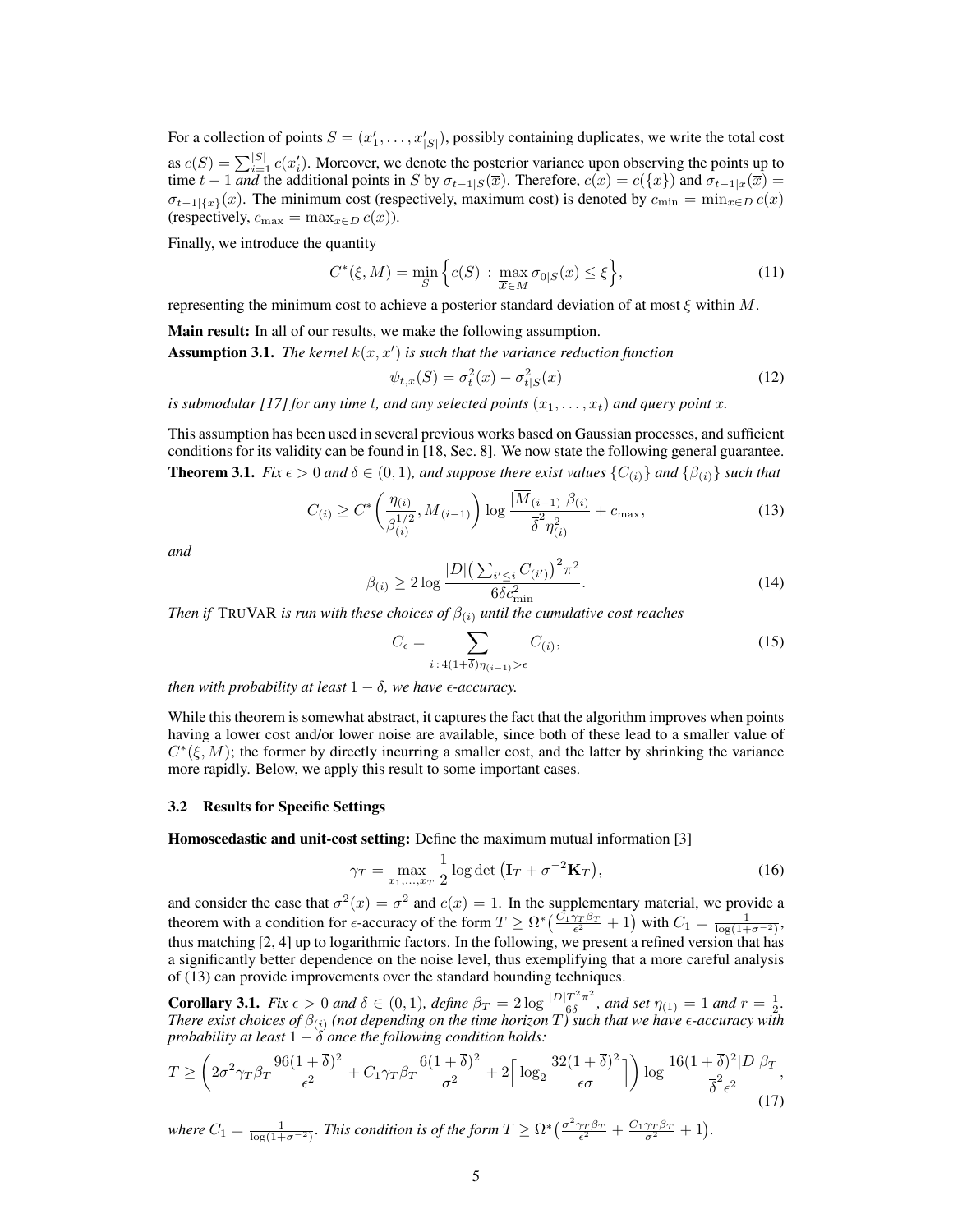The choices  $\eta_{(1)} = 1$  and  $r = \frac{1}{2}$  are made for mathematical convenience, and a similar result follows for any other choices  $\eta_{(1)} > 0$  and  $r \in (0, 1)$ , possibly with different constant factors.

As  $\sigma^2 \to \infty$  (i.e., high noise), both of the above-mentioned bounds have noise dependence  $O^*(\sigma^2)$ , since  $\log(1 + \alpha^{-1}) = O(\alpha^{-1})$  as  $\alpha \to \infty$ . On the other hand, as  $\sigma^2 \to 0$  (i.e., low noise),  $C_1$  is logarithmic, and Corollary [3.1](#page-4-2) is significantly better provided that  $\epsilon \ll \sigma$ .

**Choosing the noise and cost:** Here we consider the setting that there is a domain of points  $D_0$ that the reward function depends on, and alongside each point we can *choose* a noise variance  $\sigma^2(k)$  $(k = 1, \ldots, K)$ . Hence,  $D = D_0 \times \{1, \cdots, K\}$ . Lower noise variances incur a higher cost according to a cost function  $c(k)$ .

<span id="page-5-1"></span>**Corollary 3.2.** For each  $k = 1, \dots, K$ , let  $T^*(k)$  denote the smallest value of  $T$  such that [\(17\)](#page-4-3) holds with  $\sigma^2(k)$  in place of  $\sigma^2$ , and with  $\beta_T = 2 \log \frac{|D|T^2 c_{\max}^2 \pi^2}{6 \delta c_{\min}^2}$ . Then, under the preceding setting, there *exist choices of*  $\beta_{(i)}$  (not depending on T) such that we have  $\epsilon$ -accuracy with probability at least  $1-\delta$ *once the cumulative cost reaches*  $\min_k c(k) T^*(k)$ .

This result roughly states that we obtain a bound as good as that obtained by sticking to *any fixed choice of noise level*. In other words, every choice of noise (and corresponding cost) corresponds to a different version of a BO or LSE algorithm (e.g.,  $[2, 4]$  $[2, 4]$ ), and our algorithm has a similar performance guarantee to the best among all of those. This is potentially useful in avoiding the need for running an algorithm once per noise level and then choosing the best-performing one. Moreover, we found numerically that beyond matching the best fixed noise strategy, we can strictly improve over it by mixing the noise levels; see Section [4.](#page-5-0)

### <span id="page-5-0"></span>4 Experimental Results

We evaluate our algorithm in both the level-set estimation and Bayesian optimization settings.

Parameter choices: As with previous GP-based algorithms that use confidence bounds, our theoretical choice of  $\beta_{(i)}$  in TRUVAR is typically overly conservative. Therefore, instead of using [\(14\)](#page-4-4) directly, we use a more aggressive variant with similar dependence on the domain size and time:  $\beta(i) = a \log(|D|t_{(i)}^2)$ , where  $t_{(i)}$  is the time at which the epoch starts, and *a* is a constant. Instead of the choice  $a = 2$  dictated by [\(14\)](#page-4-4), we set  $a = 0.5$  for BO to avoid over-exploration. We found exploration to be slightly more beneficial for LSE, and hence set  $a = 1$  for this setting. We found TRUVAR to be quite robust with respect to the choices of the remaining parameters, and simply set  $\eta_{(1)} = 1$ ,  $r = 0.1$ , and  $\overline{\delta} = 0$  in all experiments; while our theory assumes  $\overline{\delta} > 0$ , in practice there is negligible difference between choosing zero and a small positive value.

Level-set estimation: For the LSE experiments, we use a common classification rule in all algorithms, classifying the points according to the posterior mean as  $\hat{H}_t = \{x : \mu_t(x) \geq h\}$  and  $\dot{L}_t = \{x : \mu_t(x) < h\}$ . The classification accuracy is measured by the  $F_1$ -score (i.e., the harmonic mean of precision and recall) with respect to the true super- and sub-level sets.

We compare TRUVAR against the GP-based LSE algorithm [\[2\]](#page-8-1), which we name via the authors' surnames as GCHK, as well as the state-of-the-art straddle (STR) heuristic [\[7\]](#page-8-6) and the maximum variance rule (VAR) [\[2\]](#page-8-1). Descriptions can be found in the supplementary material. GCHK includes an exploration constant  $\beta_t$ , and we follow the recommendation in [\[2\]](#page-8-1) of setting  $\beta_t^{1/2} = 3$ .

Lake data (unit cost): We begin with a data set from the domain of environmental monitoring of inland waters, consisting of 2024 in situ measurements of chlorophyll concentration within a vertical transect plane, collected by an autonomous surface vessel in Lake Zürich [\[19\]](#page-8-18). As in [\[2\]](#page-8-1), our goal is to detect regions of high concentration. We evaluate each algorithm on a  $50 \times 50$  grid of points, with the corresponding values coming from the GP posterior that was derived using the original data (see Figure [2d\)](#page-6-0). We use the Matérn-5/2 ARD kernel, setting its hyperparameters by maximizing the likelihood on the second (smaller) available dataset. The level-set threshold *h* is set to 1*.*5.

In Figure [2a,](#page-6-0) we show the performance of the algorithms averaged over 100 different runs; here the randomness is only with respect to the starting point, as we are in the noiseless setting. We observe that in this unit-cost case, TRUVAR performs similarly to GCHK and STR. All three methods outperform VAR, which is good for global exploration but less suited to level-set estimation.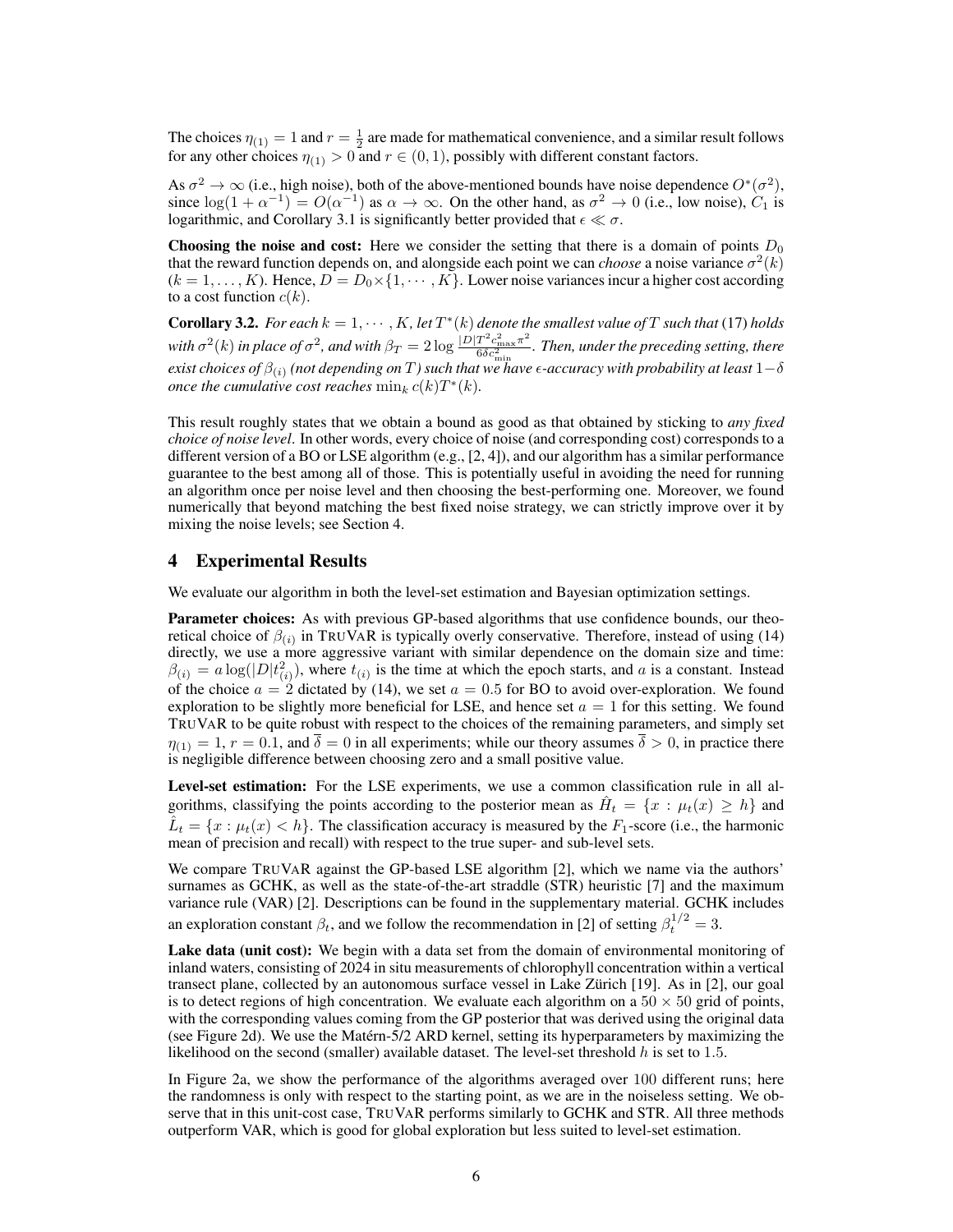<span id="page-6-0"></span>

<span id="page-6-1"></span>

Figure 3: Experimental results for Bayesian optimization.

Lake data (varying cost): Next, we modify the above setting by introducing pointwise costs that are a function of the previous sampled point *x'*, namely,  $c_{x}(x) = 0.25|x_1 - x_1'| + 4(|x_2| + 1)$ , where  $x_1$  is the vessel position and  $x_2$  is the depth. Although we did not permit such a dependence on  $x<sup>0</sup>$  in our original setup, the algorithm itself remains unchanged. Our choice of cost penalizes the distance traveled  $|x_1 - x'_1|$ , as well as the depth of the measurement  $|x_2|$ . Since incorporating costs into existing algorithms is non-trivial, we only compare against the original version of GCHK that ignores costs.

In Figure [2b,](#page-6-0) we see that TruVaR significantly outperforms GCHK, achieving a higher *F*<sup>1</sup> score for a significantly smaller cost. The intuition behind this can be seen in Figures [2e](#page-6-0) and [2f,](#page-6-0) where we show the points sampled by TruVaR and GCHK in one experiment run, connecting all pairs of consecutive points. GCHK is designed to pick few points, but since it ignores costs, the distance traveled is large. In contrast, by incorporating costs, TRUVAR tends to travel small distances, often even staying in the same  $x_1$  location to take measurements at multiple depths  $x_2$ .

Synthetic data with multiple noise levels: In this experiment, we demonstrate Corollary [3.2](#page-5-1) by considering the setting in which the algorithm can choose the sampling noise variance and incur the associated cost. We use a synthetic function sampled from a GP on a  $50 \times 50$  grid with an isotropic squared exponential kernel having length scale  $l = 0.1$  and unit variance, and set  $h = 2.25$ . We use three different noise levels,  $\sigma^2 \in \{10^{-6}, 10^{-3}, 0.05\}$ , with corresponding costs  $\{15, 10, 2\}$ .

We run GCHK separately for each of the three noise levels, while running TRUVAR as normal and allowing it to mix between the noise levels. The resulting  $F_1$ -scores are shown in Figure [2c.](#page-6-0) The best-performing version of GCHK changes throughout the time horizon, while TRUVAR is consistently better than all three. A discussion on how TRUVAR mixes between the noise levels can be found in the supplementary material.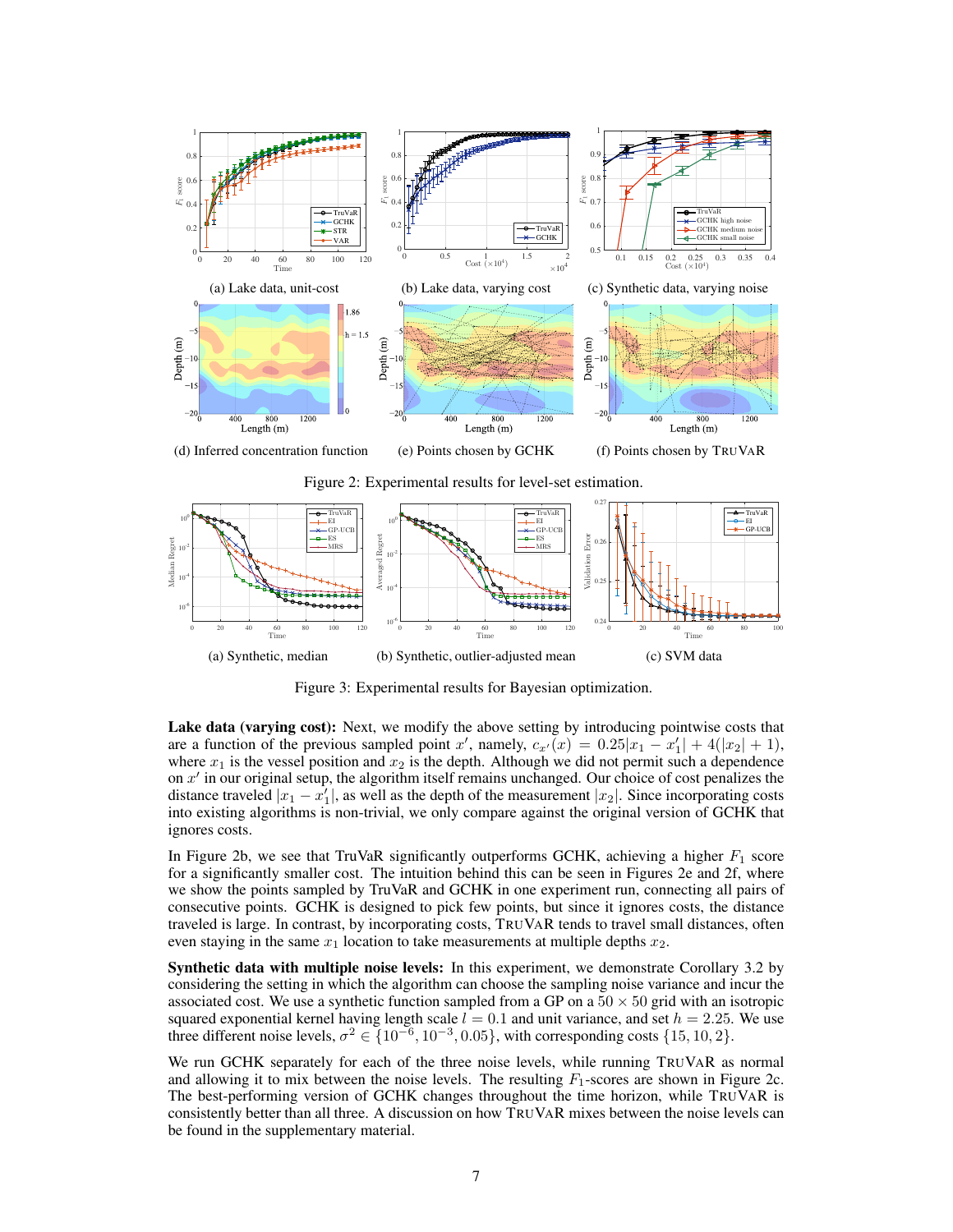Bayesian optimization. We now provide the results of two experiments for the BO setting.

Synthetic data: We first conduct a similar experiment as that in [\[8,](#page-8-7) [11\]](#page-8-10), generating 200 different test functions defined on  $[0, 1]^2$ . To generate a single test function, 200 points are chosen uniformly at random from  $[0, 1]^2$ , their function values are generated from a GP using an isotropic squared exponential kernel with length scale  $l = 0.1$  and unit variance, and the resulting posterior mean forms the function on the whole domain  $[0, 1]^2$ . We subsequently assume that samples of this function are corrupted by Gaussian noise with  $\sigma^2 = 10^{-6}$ . The extension of TRUVAR to continuous domains is straightforward, and is explained in the supplementary material. For all algorithms considered, we evaluate the performance according to the regret of a single reported point, namely, the one having the highest posterior mean.

We compare the performance of TRUVAR against expected improvement (EI), GP-upper confidence bound (GP-UCB), entropy search (ES) and minimum regret search (MRS), whose acquisition functions are outlined in the supplementary material. We use publicly available code for ES and MRS [\[20\]](#page-8-19). The exploration parameter  $\beta_t$  in GP-UCB is set according to the recommendation in [\[3\]](#page-8-2) of dividing the theoretical value by five, and the parameters for ES and MRS are set according to the recommendations given in [\[11,](#page-8-10) Section 5.1].

Figure [3a](#page-6-1) plots the median of the regret, and Figure [3b](#page-6-1) plots the mean after removing outliers (i.e., the best and worst 5% of the runs). In the earlier rounds, ES and MRS provide the best performance, while TRUVAR improves slowly due to exploration. However, the regret of TRUVAR subsequently drops rapidly, giving the best performance in the later rounds after "zooming in" towards the maximum. GP-UCB generally performs well with the aggressive choice of  $\beta_t$ , despite previous works' experiments revealing it to perform poorly with the theoretical value.

Hyperparameter tuning data: In this experiment, we use the *SVM on grid* dataset, previously used in [\[21\]](#page-8-20). A  $25 \times 14 \times 4$  grid of hyperparameter configurations resulting in 1400 data points was preevaluated, forming the search space. The goal is to find a configuration with small validation error. We use a Matérn-5/2 ARD kernel, and re-learn its hyperparameters by maximizing the likelihood after sampling every 3 points. Since the hyperparameters are not fixed in advance, we replace  $M_{t-1}$ by *D* in [\(5\)](#page-3-2) to avoid incorrectly ruling points out early on, allowing some removed points to be added again in later steps. Once the estimated hyperparameters stop to vary significantly, the size of the set of potential maximizers decreases almost monotonically. Since we consider the noiseless setting here, we measure performance using the simple regret, i.e., the best point found so far.

We again average over 100 random starting points, and plot the resulting validation error in Figure [3c.](#page-6-1) Even in this noiseless and unit-cost setting that EI and GP-UCB are suited to, we find that TRUVAR performs slightly better, giving a better validation error with smaller error bars.

# 5 Conclusion

We highlight the following aspects in which TRUVAR is versatile:

- Unified optimization and level-set estimation: These are typically treated separately, whereas TRUVAR and its theoretical guarantees are essentially identical in both cases
- Actions with costs: TRUVAR naturally favors cost-effective points, as this is directly incorporated into the acquisition function.
- *•* Heteroscedastic noise: TRUVAR chooses points that effectively shrink the variance of *other* points, thus directly taking advantage of situations in which some points are noisier than others.
- Choosing the noise level: We provided novel theoretical guarantees for the case that the algorithm can choose both a point and a noise level, *cf.*, Corollary [3.2.](#page-5-1)

Hence, TRUVAR directly handles several important aspects that are non-trivial to incorporate into myopic algorithms. Moreover, compared to other BO algorithms that perform a lookahead (e.g., ES and MRS), TRUVAR avoids the computationally expensive task of averaging over the posterior and/or measurements, and comes with rigorous theoretical guarantees.

Acknowledgment: This work was supported in part by the European Commission under Grant ERC Future Proof, SNF Sinergia project CRSII2-147633, SNF 200021-146750, and EPFL Fellows Horizon2020 grant 665667.